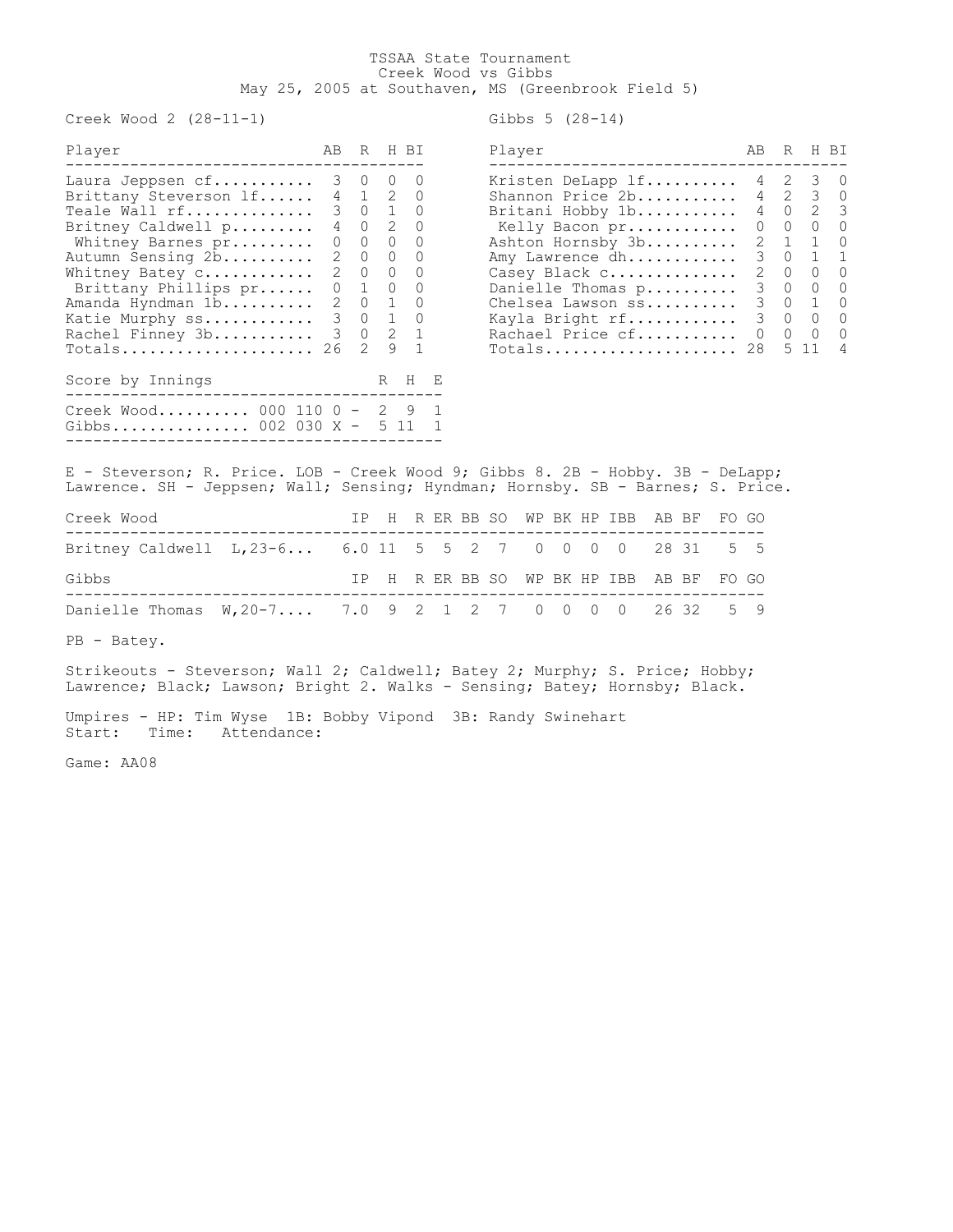## TSSAA State Tournament Creek Wood vs Gibbs May 25, 2005 at Southaven, MS (Greenbrook Field 5)

Creek Wood 2 (28-11-1)

| Player                                                                                                                                                                                                                                                                                                            | AB                                                                     | R                                                                                                               |                                                                                  | H RBI BB SO PO A LOB                                                                                 |                                                                          |                                                                                             |                                                                                                     |                                                                                                 |                                                                                             |  |  |
|-------------------------------------------------------------------------------------------------------------------------------------------------------------------------------------------------------------------------------------------------------------------------------------------------------------------|------------------------------------------------------------------------|-----------------------------------------------------------------------------------------------------------------|----------------------------------------------------------------------------------|------------------------------------------------------------------------------------------------------|--------------------------------------------------------------------------|---------------------------------------------------------------------------------------------|-----------------------------------------------------------------------------------------------------|-------------------------------------------------------------------------------------------------|---------------------------------------------------------------------------------------------|--|--|
| Laura Jeppsen cf<br>Brittany Steverson If<br>Teale Wall rf<br>Britney Caldwell p<br>Whitney Barnes pr<br>Autumn Sensing 2b<br>Whitney Batey c<br>Brittany Phillips pr<br>Amanda Hyndman 1b<br>Katie Murphy ss<br>Rachel Finney 3b<br>$\texttt{Totals} \dots \dots \dots \dots \dots \dots$<br>Gibbs $5$ $(28-14)$ | 3<br>4<br>3<br>4<br>0<br>2<br>2<br>0<br>2<br>3<br>3<br>26              | 0<br>1<br>0<br>$\circ$<br>0<br>0<br>0<br>1<br>0<br>$\overline{0}$<br>$\overline{0}$<br>2                        | 0<br>$\mathbf{2}$<br>1<br>2<br>0<br>0<br>$\overline{0}$<br>0<br>1<br>1<br>2<br>9 | 0<br>0<br>0<br>0<br>0<br>0<br>0<br>0<br>0<br>0<br>1<br>$\mathbf 1$                                   | O<br>O<br>0<br>U<br>0<br>1<br>1<br>0<br>0<br>0<br>0<br>2                 | 0<br>1<br>$\mathbf{2}$<br>1<br>0<br>$\circ$<br>2<br>$\overline{0}$<br>1 1<br>$\overline{0}$ | 0<br>0<br>0<br>$\overline{0}$<br>$\mathbf 0$<br>2<br>$\overline{7}$<br>0<br>$0\quad 6$<br>2<br>7 18 | 1<br>0<br>0<br>1<br>0<br>1<br>0<br>0<br>$\overline{0}$<br>1<br>$\mathbf{1}$<br>5                | $\mathbf{2}$<br>1<br>0<br>2<br>0<br>0<br>0<br>0<br>$\mathbf{2}$<br>$\overline{2}$<br>0<br>9 |  |  |
| Player                                                                                                                                                                                                                                                                                                            | AB                                                                     | R                                                                                                               |                                                                                  | H RBI BB SO PO                                                                                       |                                                                          |                                                                                             |                                                                                                     |                                                                                                 | A LOB                                                                                       |  |  |
| Kristen DeLapp lf<br>Shannon Price 2b<br>Britani Hobby 1b<br>Kelly Bacon pr<br>Ashton Hornsby 3b<br>Amy Lawrence dh<br>Casey Black c<br>Danielle Thomas $p$<br>Chelsea Lawson ss<br>Kayla Bright rf<br>Rachael Price cf<br>Totals<br>Score by Innings                                                             | 4<br>4<br>4<br>0<br>$\overline{c}$<br>3<br>2<br>3<br>3<br>3<br>0<br>28 | 2<br>2<br>$\overline{0}$<br>$\overline{0}$<br>$\overline{1}$<br>0<br>$\overline{0}$<br>$\overline{0}$<br>0<br>0 | 3<br>3<br>2<br>0<br>1<br>1<br>$\circ$<br>0<br>$0\quad 1$<br>0<br>0<br>511        | 0<br>$\circ$<br>$\overline{\mathbf{3}}$<br>$\circ$<br>0<br>1<br>0<br>0<br>0<br>0<br>0<br>4<br>H<br>R | O<br>0<br>U<br>0<br>$\mathbf{1}$<br>0<br>1<br>0<br>0<br>0<br>0<br>2<br>Е | 0<br>1<br>1<br>$0\quad 0$<br>$\overline{0}$<br>$\mathbf{1}$<br>$\mathbf{1}$<br>$\mathbf{2}$ | 1<br>0<br>9<br>$\mathbf 1$<br>0<br>1 7<br>$0\quad 1$<br>2<br>$\circ$<br>$0\qquad 0$<br>7 21         | 0<br>$\mathbf{1}$<br>0<br>0<br>1<br>0<br>0<br>3<br>$\overline{\mathbf{3}}$<br>$\circ$<br>0<br>8 | 0<br>0<br>0<br>0<br>$\mathbf{2}$<br>2<br>1<br>0<br>$\mathbf{2}$<br>1<br>0<br>8              |  |  |
| Creek Wood 000 110 0 -                                                                                                                                                                                                                                                                                            |                                                                        |                                                                                                                 | 2                                                                                | 9<br>5 11                                                                                            | 1<br>1                                                                   |                                                                                             |                                                                                                     |                                                                                                 |                                                                                             |  |  |
| E - Steverson; R. Price. LOB - Creek Wood 9; Gibbs 8. 2B - Hobby. 3B -<br>DeLapp; Lawrence. SH - Jeppsen; Wall; Sensing; Hyndman; Hornsby. SB -<br>Barnes; S. Price.<br>Creek Wood<br>IP<br>Britney Caldwell 6.0 11                                                                                               |                                                                        | 5                                                                                                               | 5                                                                                | H R ER BB SO AB BF<br>$\sqrt{2}$                                                                     |                                                                          | 7 28 31                                                                                     |                                                                                                     |                                                                                                 |                                                                                             |  |  |
| Gibbs                                                                                                                                                                                                                                                                                                             |                                                                        |                                                                                                                 |                                                                                  | IP H R ER BB SO AB BF                                                                                |                                                                          |                                                                                             |                                                                                                     |                                                                                                 |                                                                                             |  |  |
| Danielle Thomas 7.0 9 2 1 2 7 26 32                                                                                                                                                                                                                                                                               |                                                                        |                                                                                                                 |                                                                                  |                                                                                                      |                                                                          |                                                                                             |                                                                                                     |                                                                                                 |                                                                                             |  |  |
| Win - Thomas $(20-7)$ . Loss - Caldwell $(23-6)$ . Save - None.<br>PB - Batey.<br>Umpires - HP: Tim Wyse 1B: Bobby Vipond 3B: Randy Swinehart<br>Start: Time: Attendance:                                                                                                                                         |                                                                        |                                                                                                                 |                                                                                  |                                                                                                      |                                                                          |                                                                                             |                                                                                                     |                                                                                                 |                                                                                             |  |  |

Game: AA08